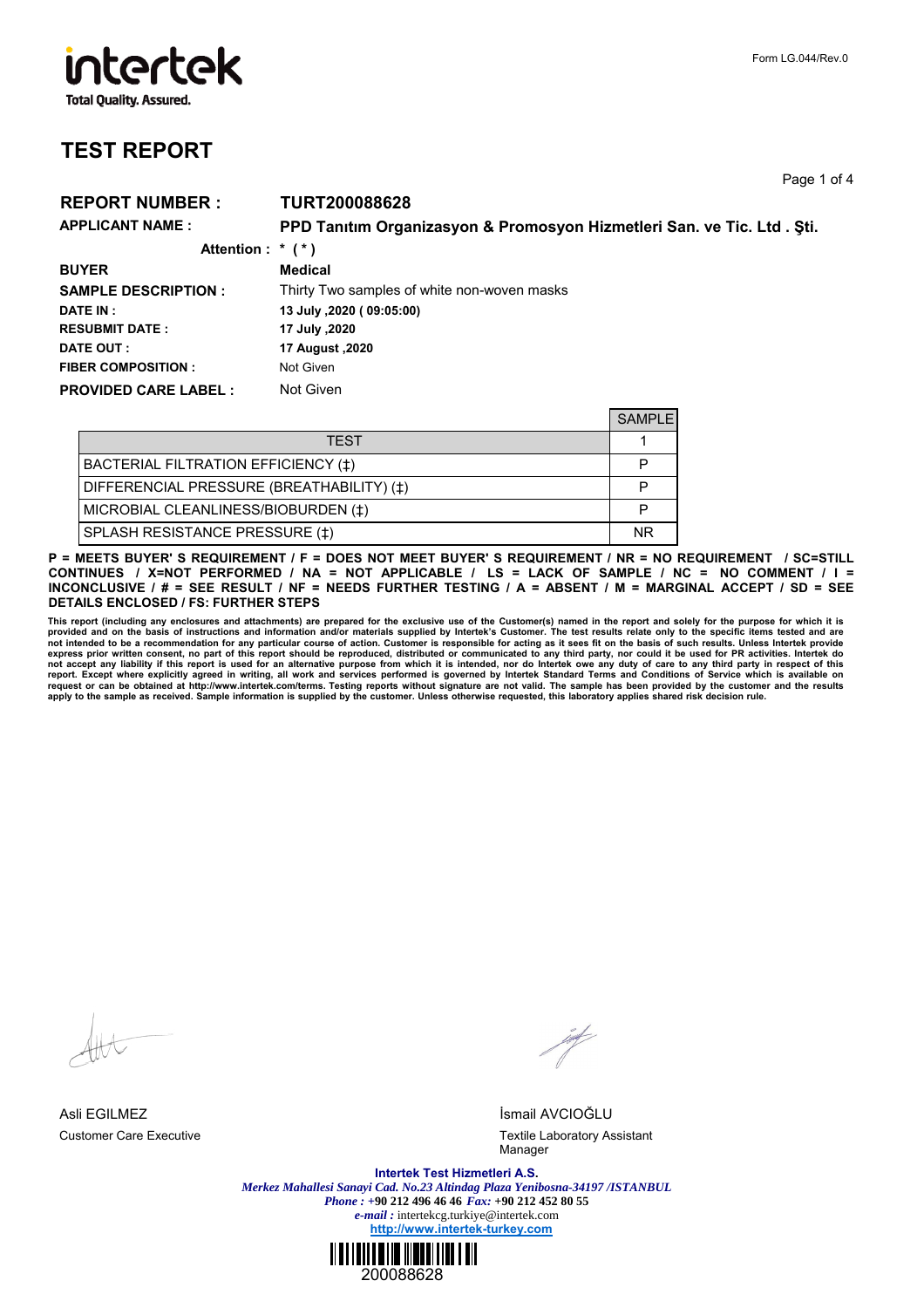## intertek **Total Quality. Assured.**

| RESULTS               | Page 2 of 4     |
|-----------------------|-----------------|
| REPORT :TURT200088628 | 2020, 17 August |

17 August ,2020 Medical

| Test Method                                                                                                                                                                                                                                                               | <b>Results</b> | <b>Requirements</b> |
|---------------------------------------------------------------------------------------------------------------------------------------------------------------------------------------------------------------------------------------------------------------------------|----------------|---------------------|
| <b>BACTERIAL FILTRATION EFFICIENCY (1)</b>                                                                                                                                                                                                                                |                |                     |
| INTERNAL METHOD BASED ON EN 14683                                                                                                                                                                                                                                         |                |                     |
| Temperature: 21±5°C Humidity: 75±<br>5%<br>Dimensions of the test specimens:<br>4.9cm2 (5 test specimens)<br>Side of the test specimen facing the<br>challenge aerossol: intern<br>Air flow rate: 28.3 l/min.<br><b>MPS 3.0</b><br>Expanded uncertainty = $0.16\%$ (based |                |                     |
| on a standard uncertainty multiplied<br>by a coverage factor of k=2, providinga<br>level of confidence of approximately 95%)                                                                                                                                              |                |                     |

|            | <b>Result</b> |      |
|------------|---------------|------|
| Specimen 1 | 94.7%         |      |
| Specimen 2 | 96.7%         |      |
| Specimen 3 | 95.8%         | ≥95% |
| Specimen 4 | 96.7%         |      |
| Specimen 5 | 97.0%         |      |
| Average    | 96.2%         |      |

(‡)The test was subcontracted to Intertek Italia

## **DIFFERENCIAL PRESSURE (BREATHABILITY) (‡)**

INTERNAL METHOD BASED ON EN 14683

**Temperature: 21±5ºC Humidity: 75± 5% Number and general location of the areas of the mask the differential measurements were taken: Test performed with the direction of flow from the inside to the outside. Side and central location. Air flow rate: 8 L/min Dimensions of the test specimens: 4.9cm2 (5 test specimens)**

|            | <b>Result</b>             |                           |
|------------|---------------------------|---------------------------|
| Specimen 1 | $42.9$ Pa/cm <sup>2</sup> |                           |
| Specimen 2 | $35.7$ Pa/cm <sup>2</sup> |                           |
| Specimen 3 | $34.7$ Pa/cm <sup>2</sup> | $<$ 40 Pa/cm <sup>2</sup> |
| Specimen 4 | $35.7$ Pa/cm <sup>2</sup> |                           |
| Specimen 5 | $35.7$ Pa/cm <sup>2</sup> |                           |
| Average    | $36.9$ Pa/cm <sup>2</sup> |                           |

(‡)The test was subcontracted to Intertek Italia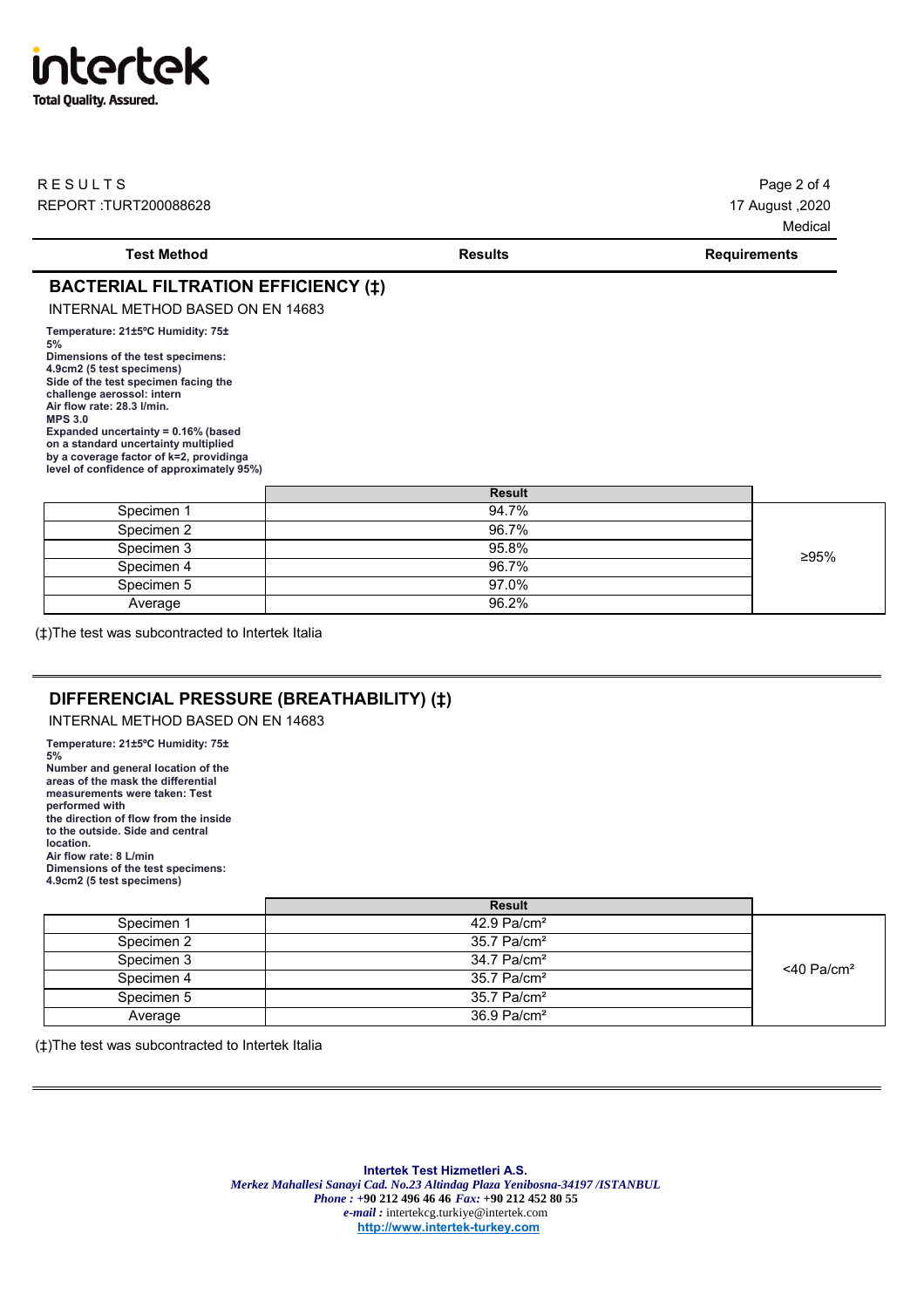## intertek **Total Quality. Assured.**

| <b>RESULTS</b><br><b>REPORT: TURT200088628</b>                                                                                                                                        |                | Page 3 of 4<br>17 August, 2020<br>Medical |
|---------------------------------------------------------------------------------------------------------------------------------------------------------------------------------------|----------------|-------------------------------------------|
| <b>Test Method</b>                                                                                                                                                                    | <b>Results</b> | <b>Requirements</b>                       |
| <b>MICROBIAL CLEANLINESS/BIOBURDEN (‡)</b><br>EN 14683:2019 / EN ISO 11737-1:2018                                                                                                     |                |                                           |
| Temperature: 21±5°C Humidity: 75±<br>5%<br>5 min shaker at 250rpm<br>Área of each test specimen: 5 test<br>specimens<br>Mic30°C (3 days), Molds and yeasts<br>$25^{\circ}$ C (7 days) |                |                                           |
|                                                                                                                                                                                       | <b>Result</b>  |                                           |
|                                                                                                                                                                                       | 20 UFC/g       | ≤30 UFC/g                                 |
| (‡) The test was subcontracted to Intertek Italia<br><b>SPLASH RESISTANCE PRESSURE (#)</b>                                                                                            |                |                                           |
| MI 173 (ISO 22609:2004)                                                                                                                                                               |                |                                           |
| Temperature: 21±5°C Humidity: 75±                                                                                                                                                     |                |                                           |
| 5%<br>Number and general location of the<br>areas: center /32 test specimens<br>AQL < 4%                                                                                              |                |                                           |
|                                                                                                                                                                                       | <b>Result</b>  |                                           |

(‡)The test was subcontracted to Intertek Italia